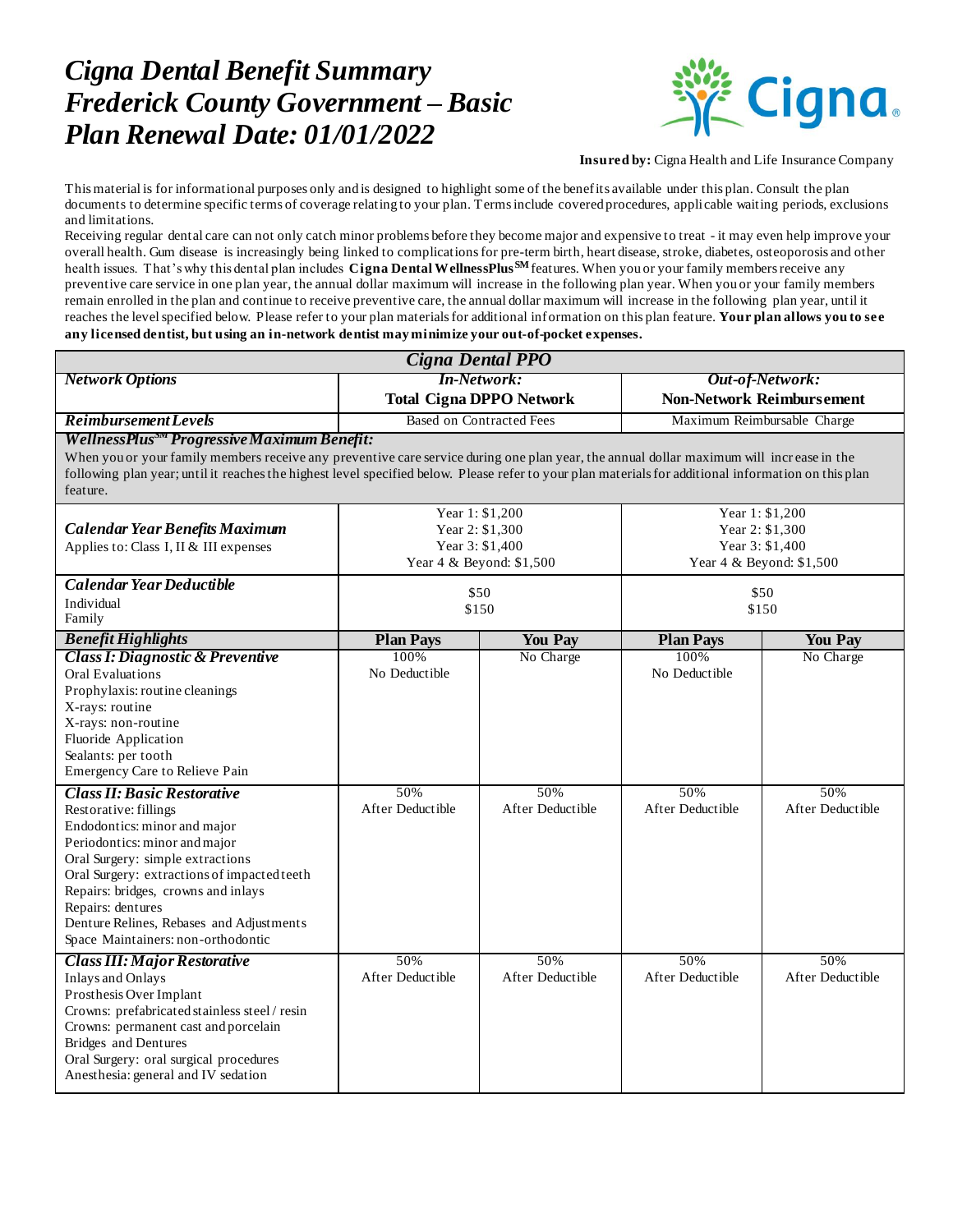| <b>Benefit Plan Provisions:</b>                |                                                                                                                                                                                                                                                                                                                                                                                                                                                                                                                                                                                                                                                                                                                          |  |  |
|------------------------------------------------|--------------------------------------------------------------------------------------------------------------------------------------------------------------------------------------------------------------------------------------------------------------------------------------------------------------------------------------------------------------------------------------------------------------------------------------------------------------------------------------------------------------------------------------------------------------------------------------------------------------------------------------------------------------------------------------------------------------------------|--|--|
| <b>In-Network Reimbursement</b>                | For services provided by a Cigna Dental PPO network dentist, Cigna Dental will reimburse the<br>dentist according to a Fee Schedule or Discount Schedule.                                                                                                                                                                                                                                                                                                                                                                                                                                                                                                                                                                |  |  |
| <b>Non-Network Reimbursement</b>               | For services provided by a non-network dentist, Cigna Dental will reimburse according to the<br>Maximum Reimbursable Charge. The MRC is calculated at the 90th percentile of all provider<br>submitted amounts in the geographic area. The dentist may balance bill up to their usual fees.                                                                                                                                                                                                                                                                                                                                                                                                                              |  |  |
| <b>Cross Accumulation</b>                      | All deductibles, plan maximums, and service specific maximums cross accumulate between in<br>and out of network. Benefit frequency limitations are based on the date of service and cross<br>accumulate between in and out of network.                                                                                                                                                                                                                                                                                                                                                                                                                                                                                   |  |  |
| <b>Calendar Year Benefits Maximum</b>          | The plan will only pay for covered charges up to the yearly Benefits Maximum, when applicable.<br>Benefit-specific Maximums may also apply.                                                                                                                                                                                                                                                                                                                                                                                                                                                                                                                                                                              |  |  |
| <b>Calendar Year Deductible</b>                | This is the amount you must pay before the plan begins to pay for covered charges, when<br>applicable. Benefit-specific deductibles may also apply.                                                                                                                                                                                                                                                                                                                                                                                                                                                                                                                                                                      |  |  |
| <b>Pretreatment Review</b>                     | Pretreatment reviewis available on a voluntary basis when dental work in excess of \$200 is<br>proposed.                                                                                                                                                                                                                                                                                                                                                                                                                                                                                                                                                                                                                 |  |  |
| <b>Alternate Benefit Provision</b>             | When more than one covered Dental Service could provide suitable treatment based on common<br>dental standards, Cigna HealthCare will determine the covered Dental Service on which payment<br>will be based and the expenses that will be included as Covered Expenses.                                                                                                                                                                                                                                                                                                                                                                                                                                                 |  |  |
| Oral Health Integration Program®               | The Cigna Dental Oral Health Integration Program offers enhanced dental coverage for<br>customers with certain medical conditions. There is no additional charge to participate in the<br>program. Those who qualify can receive reimbursement of their coinsurance for eligible dental<br>services. Eligible customers can also receive guidance on behavioral issues related to oral health.<br>Reimbursements under this program are not subject to the annual deductible, but will be applied<br>to the plan annual maximum.<br>For more information on how to enroll in this program and a complete list of terms and eligible<br>conditions, go to www.mycigna.com or call customer service 24/7 at 1-800-Cigna24. |  |  |
| <b>Timely Filing</b>                           | Out of network claims submitted to Cigna after 365 days from date of service will be denied.                                                                                                                                                                                                                                                                                                                                                                                                                                                                                                                                                                                                                             |  |  |
| <b>Benefit Limitations:</b>                    |                                                                                                                                                                                                                                                                                                                                                                                                                                                                                                                                                                                                                                                                                                                          |  |  |
| <b>Oral Evaluations/Exams</b>                  | 2 per calendar year.                                                                                                                                                                                                                                                                                                                                                                                                                                                                                                                                                                                                                                                                                                     |  |  |
| X-rays (routine)                               | Bitewings: 2 per calendar year.                                                                                                                                                                                                                                                                                                                                                                                                                                                                                                                                                                                                                                                                                          |  |  |
| X-rays (non-routine)                           | Complete series of radiographic images and panoramic radiographic images: Limited to a<br>combined total of 1 per 36 months.                                                                                                                                                                                                                                                                                                                                                                                                                                                                                                                                                                                             |  |  |
| Cleanings                                      | 2 per calendar year, including periodontal maintenance procedures following active therapy.                                                                                                                                                                                                                                                                                                                                                                                                                                                                                                                                                                                                                              |  |  |
| Fluoride Application                           | 1 per calendar year for children under age 19.                                                                                                                                                                                                                                                                                                                                                                                                                                                                                                                                                                                                                                                                           |  |  |
| Sealants (per tooth)                           | Limited to posterior tooth. 1 treatment per tooth every 36 months for children under age 14.                                                                                                                                                                                                                                                                                                                                                                                                                                                                                                                                                                                                                             |  |  |
| Space Maintainers                              | Limited to non-orthodontic treatment for children under age 19.                                                                                                                                                                                                                                                                                                                                                                                                                                                                                                                                                                                                                                                          |  |  |
| Inlays, Crowns, Bridges, Dentures and Partials | Replacement every 60 months if unserviceable and cannot be repaired. Benefits are based on the<br>amount payable for non-precious metals. No porcelain or white/tooth-colored material on molar<br>crowns or bridges.                                                                                                                                                                                                                                                                                                                                                                                                                                                                                                    |  |  |
| Denture and Bridge Repairs                     | Reviewed if more than once.                                                                                                                                                                                                                                                                                                                                                                                                                                                                                                                                                                                                                                                                                              |  |  |
| Denture Relines, Rebases and Adjustments       | Covered if more than 6 months after installation.                                                                                                                                                                                                                                                                                                                                                                                                                                                                                                                                                                                                                                                                        |  |  |
| Prosthesis Over Implant                        | 1 every 60 months if unserviceable and cannot be repaired. Benefits are based on the amount<br>payable for non-precious metals. No porcelain or white/tooth colored material on molar crowns or<br>bridges.                                                                                                                                                                                                                                                                                                                                                                                                                                                                                                              |  |  |
| Restorative: fillings                          | Includes composite fillings on posterior teeth.                                                                                                                                                                                                                                                                                                                                                                                                                                                                                                                                                                                                                                                                          |  |  |
| <b>Benefit Exclusions:</b>                     |                                                                                                                                                                                                                                                                                                                                                                                                                                                                                                                                                                                                                                                                                                                          |  |  |

Covered Expenses will not include, and no payment will be made for the following:

- Procedures and services not included in the list of covered dental expenses;
- Diagnostic: cone beam imaging;
- Preventive Services: instruction for plaque control, oral hygiene and diet;
- Restorative: veneers of porcelain, ceramic, resin, or acrylic materials on crowns or pontics on or replacing the upper and or lower first, second and/or third molars;
- Periodontics: bite registrations; splinting;
- Prosthodontic: precision or semi-precision attachments;
- Implants: implants or implant related services;
- Orthodontics: orthodontic treatment;
- Procedures, appliances or restorations, except full dentures, whose main purpose is to change vertical dimension , diagnose or treat conditions of dysfunction of the temporomandibular joint (TMJ), stabilize periodontally involved teeth or restore occlusion;